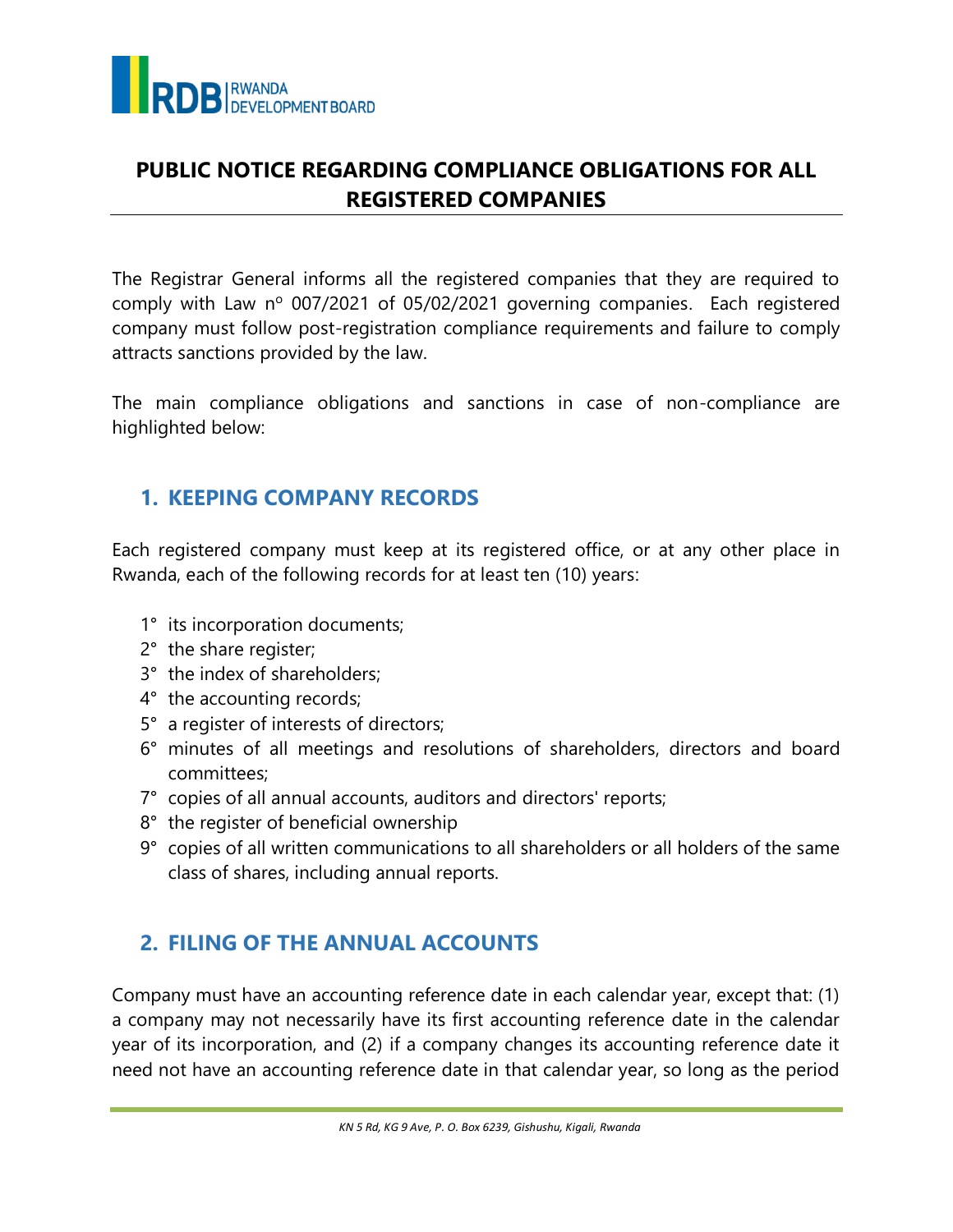

between the two accounting reference dates does not exceed fifteen (15) months **(Article 122)**.

The directors ensure that the company delivers to the Registrar General not later than seven (7) months after its accounting reference date in the case of a private company, and four (4) months after its accounting reference date in the case of a public company:

- 1º a copy of signed and approved annual accounts;
- $2^{\circ}$  a copy of the auditor's report on those accounts;
- $3<sup>°</sup>$  the reports of directors relating to the same accounting period as those annual accounts **(article 142)**.

**Note**: by default, all companies are assigned 31 December as the accounting reference date.

#### **3. FILING OF THE ANNUAL RETURN**

Directors ensure that the company delivers to the Registrar General each year, during the month allocated to the company, an annual return in the prescribed form signed by two (2) directors of the company, or if there is only one (1) member, by that member and confirming that the information that is on the register is correct as at the date of the return **(article 143).** 

## **4. NOTIFICATION OF DIFFERENT CHANGES**

The Company must notify the Registrar General of changes in certain information such as:

- 1º Change in any information that is recorded in the register of companies such as the company type, registered address, directors and officers, shareholders or members, etc.
- 2º Change in the location of company records (**Article 111)**
- 3º Change in the register of beneficial owners (**Article 116);** etc.

## **5. FAULTS AND ADMINISTRATIVE SANCTIONS**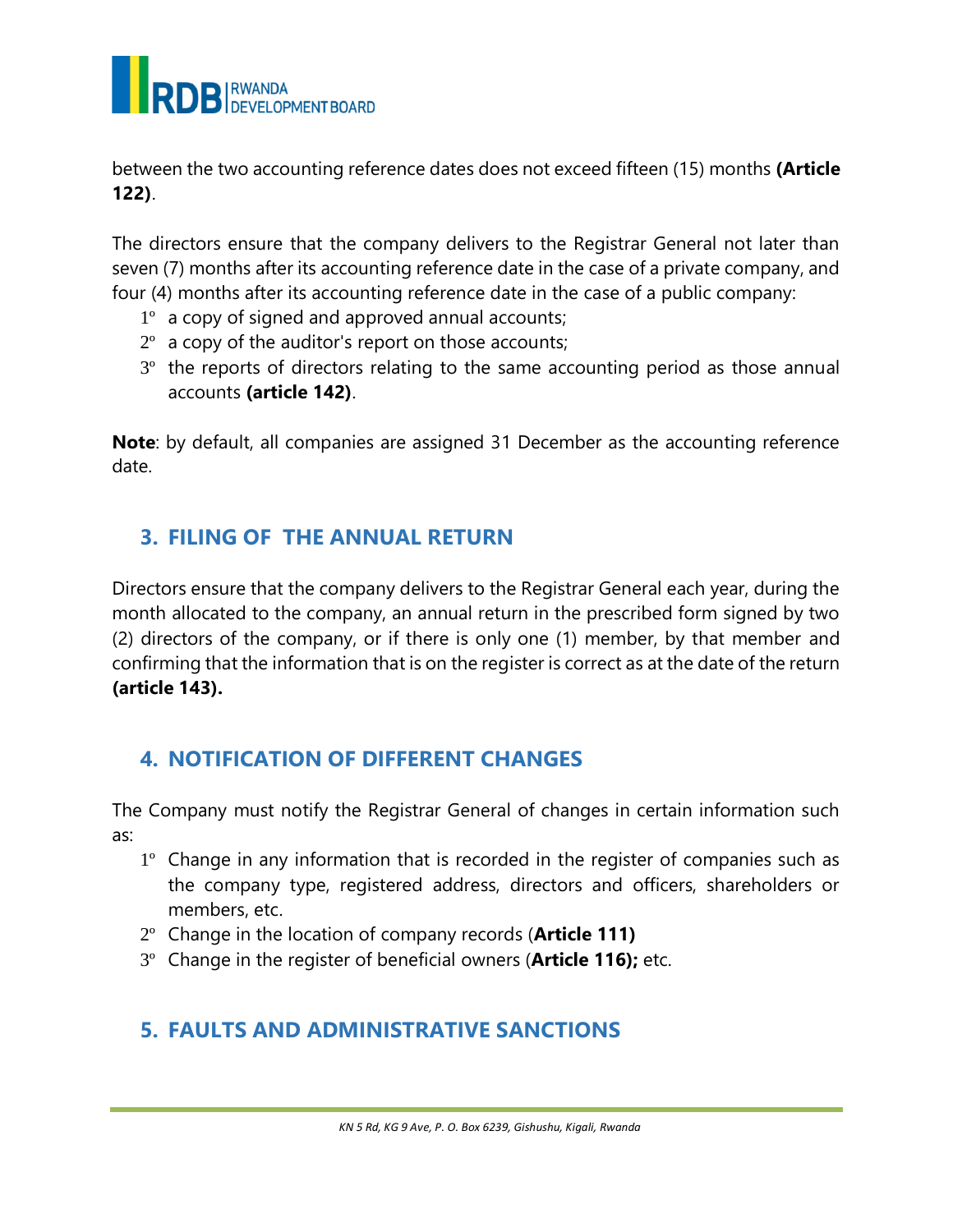

- 5.1. **Failure to keep the books that are required by the Company Law:** An administrative fine of five hundred thousand Rwandan francs (FRW 500,000) **(article 326).**
- **5.2. Failure to provide documents required by the Company Law:** An administrative fine between two hundred thousand Rwandan francs (FRW 200,000) and five hundred thousand Rwandan francs (FRW 500,000) **(article 327).**

**False notice:** administrative fine of between five hundred Rwandan francs (FRW 500,000) and two million Rwandan francs (FRW 2,000,000) **(article 328).**

- **5.3. Knowingly submitting a false document:** An administrative fine from one million Rwandan francs (FRW 1,000,000) to ten million Rwandan francs (FRW 10,000,000) **(article 329).**
- 5.4. **Approval of non-compliant accounts:** An administrative fine of between five hundred thousand Rwandan francs (FRW 500,000) and two million Rwandan francs (FRW 2,000,000) **(article 330).**
- 5.5. **Failing to deliver annual accounts, directors' report and auditor's report:** Each of the directors is liable to a fine of one million Rwandan francs (FRW 1,000,000) to ten million Rwandan francs (FRW 10,000,000) **(article 332).**

**Recidivism:** a recidivist company with regard to faults referred to in Chapter XVI providing for faults and administrative sanctions is liable to sanctions that are double those provided before recidivism or its license is withdrawn. Involved directors are punished with a fine that is double the one they were liable to before recidivism **(article 337).**

## **6. POWERS TO IMPOSE ADMINISTRATIVE SANCTIONS**

The office of the Registrar General has the power to impose administrative sanctions provided for under this Law. The fees from those sanctions are paid into the public treasury **(article 338).**

For more details, refer to the Law  $N^{\circ}$  007/2021 of 05/02/2021 governing companies available **[here](https://www.minijust.gov.rw/index.php?eID=dumpFile&t=f&f=16501&token=dc322289ffd564e736cf64629dcd57b54e4ff918)** or contact us on [info.registrar@rdb.rw](mailto:info.registrar@rdb.rw) .